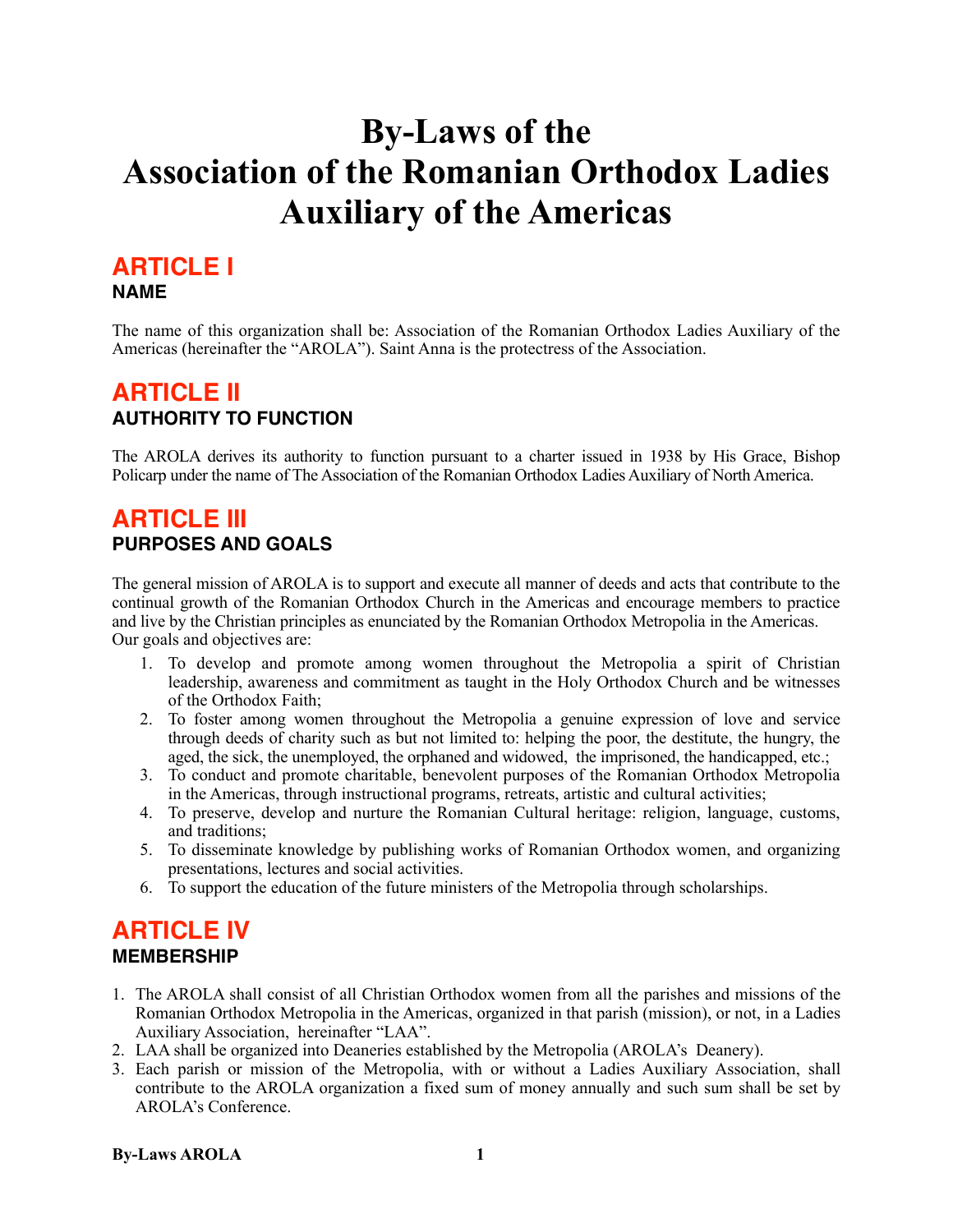4. If the eventuality that a parish or a mission does not pay its yearly dues until March 31st, it can not benefit from AROLA's projects.

## **ARTICLE V OFFICERS AND DECISION MAKING**

## Section 1: The Conference

## **A. Composition**

The Conference of the AROLA shall consist of :

- 1. The Chairman, the Metropolitan of the Metropolia;
- 2. The Officers as defined in Article VI of these By-Laws;
- 3. The Delegations of LAA [the president of LAA (or their representative with a mandate signed by the parish priest and the president of LAA), a delegate and the presbytera of that parish, a total of three (3) delegates from one parish] as in article VII, section 2 E;
- 4. Spiritual Advisors;
- 5. Members appointed by the Metropolitan, in recognition of their longstanding, honorable service to the AROLA.

#### **B. Duties and Responsibilities**

The Conference shall initiate, plan and execute such programs, projects and undertakings that are aligned with the purposes and goals set forth in Article III, Section 1 of these By-Laws. All decisions of the Conference of AROLA shall be binding upon AROLA Deaneries and the LAA. The Executive Committee shall propose the budget to the approval of AROLA's Conference.

## **C. Qualifications**

Members of the Conference must be stewards, in good standing in their parishes and LAA, for a minimum of two years, who have fulfilled their current Christian Stewardship commitment (if the LAA requires this).

## **D. Meetings**

The Conference of AROLA will be established biennially with the blessing or the Metropolitan, by the Executive Committee. Special meetings of the Conference of AROLA may be called by the President when such a meeting is deemed necessary, with the blessing of the Metropolitan. The President shall issue notices of such a meeting to all its members, setting the time and place for such meeting, together with the purpose(s) for which the meeting is called, at least thirty (30) days prior to the date of the meeting. No business may be transacted at a Special Meeting other than that for which the meeting was called.

## **E. Voting and Proxy voting**

- 1. Unless otherwise specified at the beginning of the meeting, the decisions will be taken by a vote of majority through show of hands.
- 2. Proxy votes may be cast only on issues which have been submitted to the LAA in advance of a meeting of the Conference, by representatives of any LAA for which the full number of delegates permitted by the By-Laws are not present. Provided that the LAA has at least one (1) delegate present at the meeting with a written proxy authorization, signed by the delegates that could not be present and by the Parish Priest, that she submitted to the AROLA President and the AROLA Secretary at the beginning of the meeting, the proxy votes can be cast.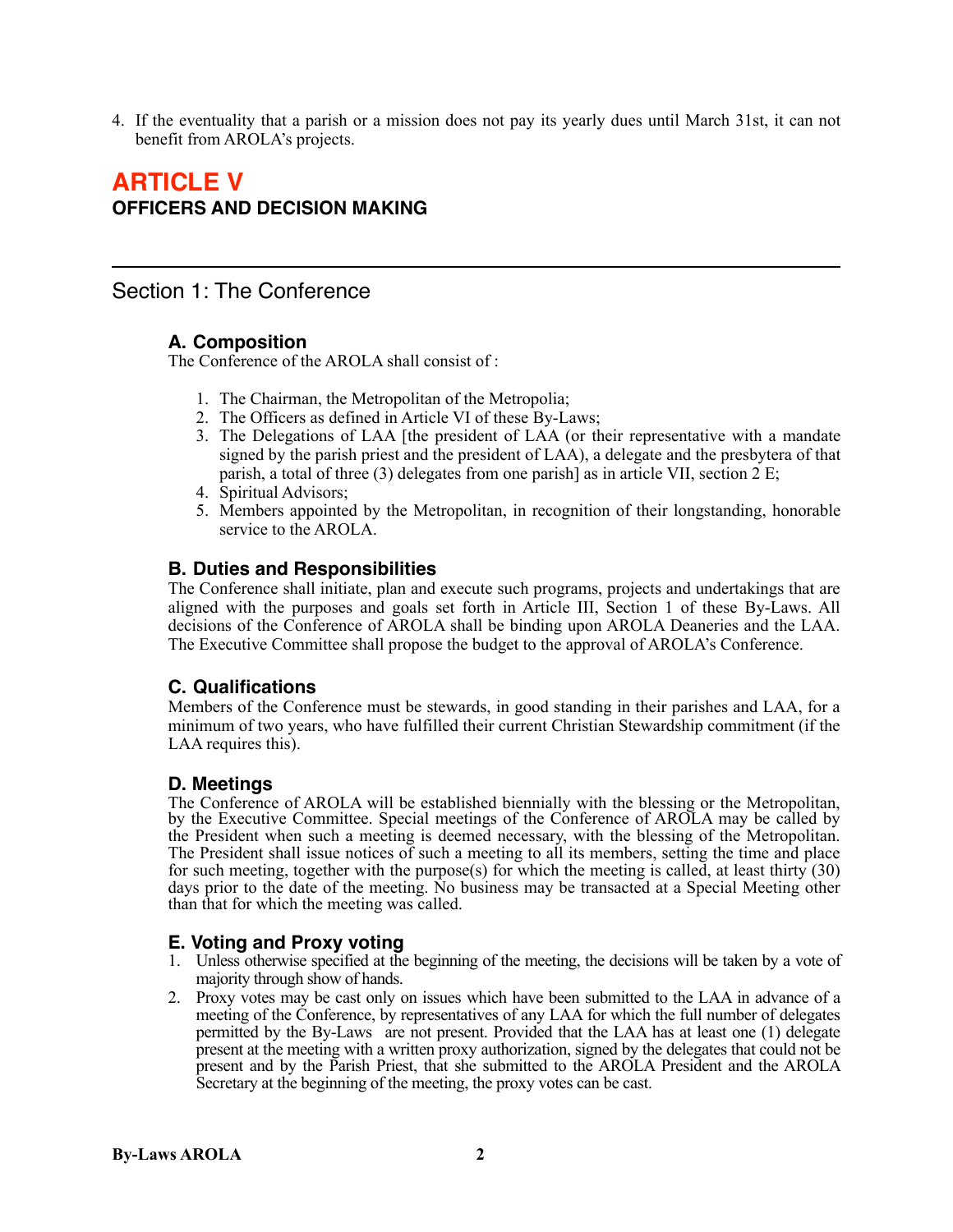## **F. Election of the Officers and Special Committees**

The election of deputies and members of the Special Committees shall take place every two (2) years at the AROLA's Conference and shall be done according to the following procedures:

- 1. Nominations will be made from the floor; attention shall be paid that the President and the Vice-president should be one from Canada and the other from USA.
- 2. Election shall be by a show of hands.
- 3. After the election the newly elected members will take the following oath of office:

"I do solemnly swear that I will fulfill my duties as a member of the Executive Committee of AROLA correctly, honestly and whole-heartedly, and that I will work at all times in accordance with the By-Laws of the Romanian Orthodox Metropolia from the Americas and the By-Laws of AROLA,with respect for and obedience to the Church authorities, so help me God!"

## Section 2: The Executive Committee

## **A. General**

- 1. The Executive Committee, comprised of the elected officers is the executive organ of the Conference is responsible for carrying out its policies.
- 2. The proceedings of the Executive Committee shall be based upon the will of the majority.
- 3. The Executive Committee shall invite to all its meetings the Spiritual Advisor(s) of AROLA and shall keep him(them) informed of the activities of the association.

#### **B. Power and Duties**

The Executive Committee has the following power and duties:

- 1. To propose amendments to the By-Laws.
- 2. To fill any vacancies in its membership as a result of death or resignation.
- 3. To call the Conference into session and to establish its Agenda.
- 4. To prepare a budget in which it is stipulated a sum of maximum two hundred and fifty (250) US dollars and respectively two hundred and fifty (250) Canadian dollars, for the expenses incurred by the President and the Vice President of AROLA in fulfillment of their official duties.

## **C. Meetings**

- 1. The Executive Committee shall meet at such time and place, real or virtual (telephonic conference, Skype and such like), as deemed necessary (with a minimum of four regular meetings) by call of the President, by call of the Metropolitan or by written request of the majority of the members of the Executive Committee.
- 2. A written notice of the time and place of all meetings of the Executive Committee shall be emailed (or mailed) to each member by the Secretary not less than fifteen (15) days prior to said meeting.
- 3. A quorum for any meeting of the Committee shall consist of half plus one of its members.

## **D.Termination and Vacancies**

- 1. **Absence** of a member from three consecutive meetings in one term for reasons other than illness or family emergency shall be equivalent to resignation.
- 2. **Resignation**: Any member of the Executive Committee of AROLA or of a Special Committee of AROLA may resign by serving written notice upon the President or/and Secretary. The resigning member shall surrender all books, records and property of the Association in her possession.
- 3. **Vacancies**: In the event of a vacancy in the office of President between elections, the Vice-President shall become the acting President for the unexpired term. In the event of a vacancy in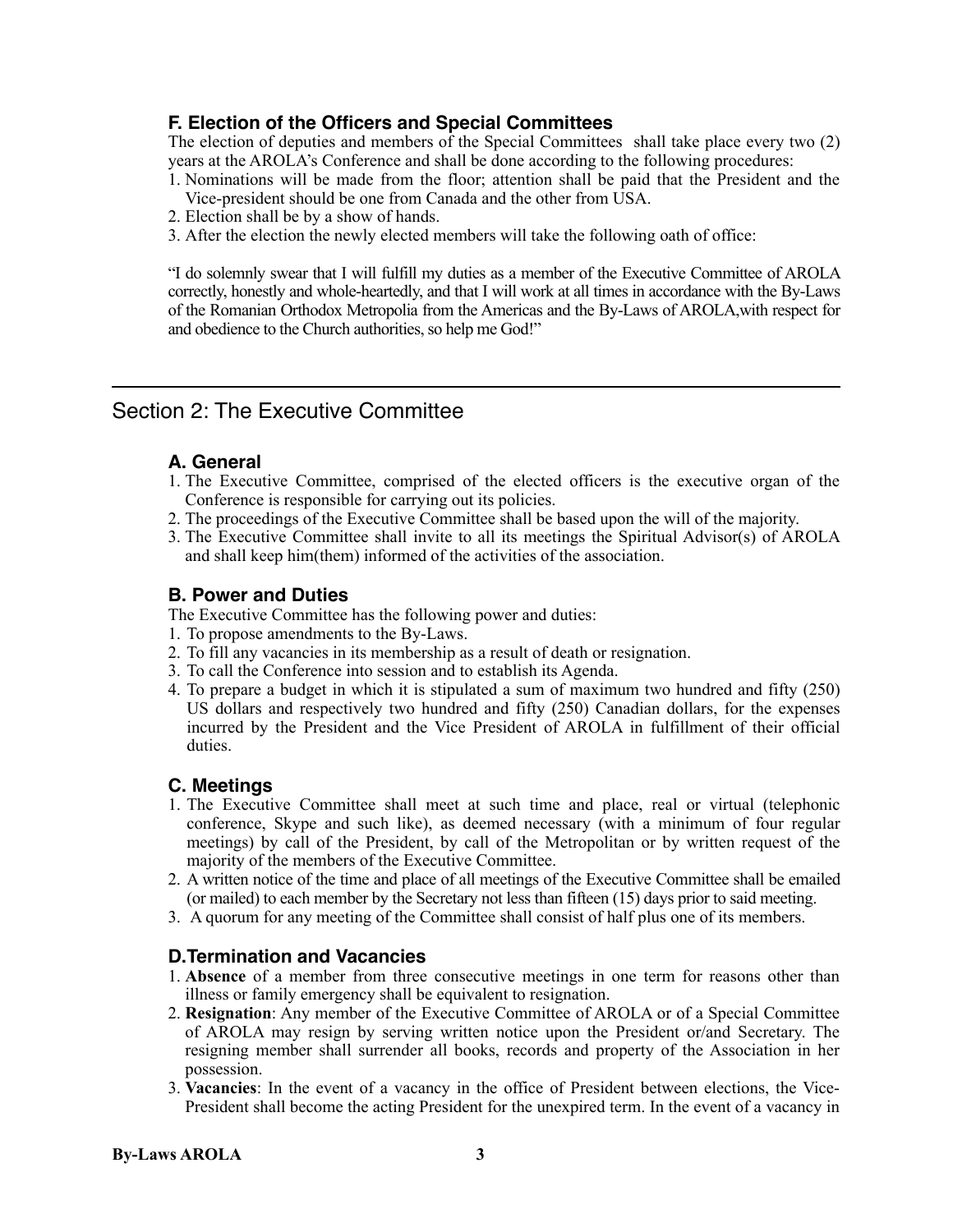any other elective office between elections, a majority of the Executive Committee shall elect a qualified member to fill the vacancy.

## **ARTICLE VI OFFICERS**

## Section 1. Elected Officers

- A. The elected officers of the Conference shall include a President, a Vice-President, Secretary, Treasurer USA, Treasurer Canada, Deanery Representatives, Auditor USA, Auditor Canada and Public Relations Director at which it can be added the Coordinator(s) of Special Committee(s).
- B. Elected officers shall serve for a term of two (2) years and may succeed themselves for one (1) additional two (2) years term. They may succeed themselves for a third term of two (2) years only with the blessing of the Metropolitan.

## Section 2. Duties of Officers

Duties of the officers shall be:

## **A. The President**

- a. Shall preside at all meetings of the Conference of AROLA and of the Executive Committee. She shall serve as an ex-officio, non-voting member for all Special Committees.
- b. Shall establish, if necessary, Special Committee(s), with the advice of the Executive Committee.
- c. May convene meetings of the Executive Committee as the necessity for such meeting may arise.
- d. When in the Chair, shall not have the right to make a motion, second a motion, engage in debate, or vote on a motion, except in the case of a tie in the voting, in which event the President shall cast the deciding vote.
- e. The President shall have the right to make a motion, second a motion, or engage in debate, provided that she first surrender the Chair to the Vice President or, in the absence of the Vice President, to any other available deputy.
- f. The President shall be a co-signatory with the Secretary all contracts, legal documents (excepting those drafts or obligations designated as the responsibility of the Treasurer in Article VI, Section 2 D of these By-Laws), or other documents necessary or proper to the conduct of business of the AROLA, in the name of AROLA when properly authorized by the Executive Committee;
- g. The President shall be a co-signatory with the Treasurer that lives in the same country as herself on all checks. She shall ensure that the Treasurer is bonded.
- h. The President shall attend such meetings of the Metropolitan Council of the Metropolia as directed by the Statutes of the Metropolia and of the Diocesan Council from the country in which she lives. The President may request, and the AROLA shall then provide up to \$250 per year, reimbursement of her reasonable transportation and up to two (2) nights lodging expenses for attending these meetings. She will provide the original receipts to the Treasurer along with a written request.
- i. The President shall refrain to enter into any contractual relationships on behalf of the AROLA, unless authorized in writing to do so by official action of the Executive Committee, within the scope of its powers as set forth in these By-Laws.
- j. The President shall present a report of AROLA activities to the Metropolitan Council, Diocesan Council and to the Conference of AROLA.
- k. The President will represent the AROLA at all meetings with other organizations such as AROLA from other sister Orthodox Churches, with the blessing of the Metropolitan.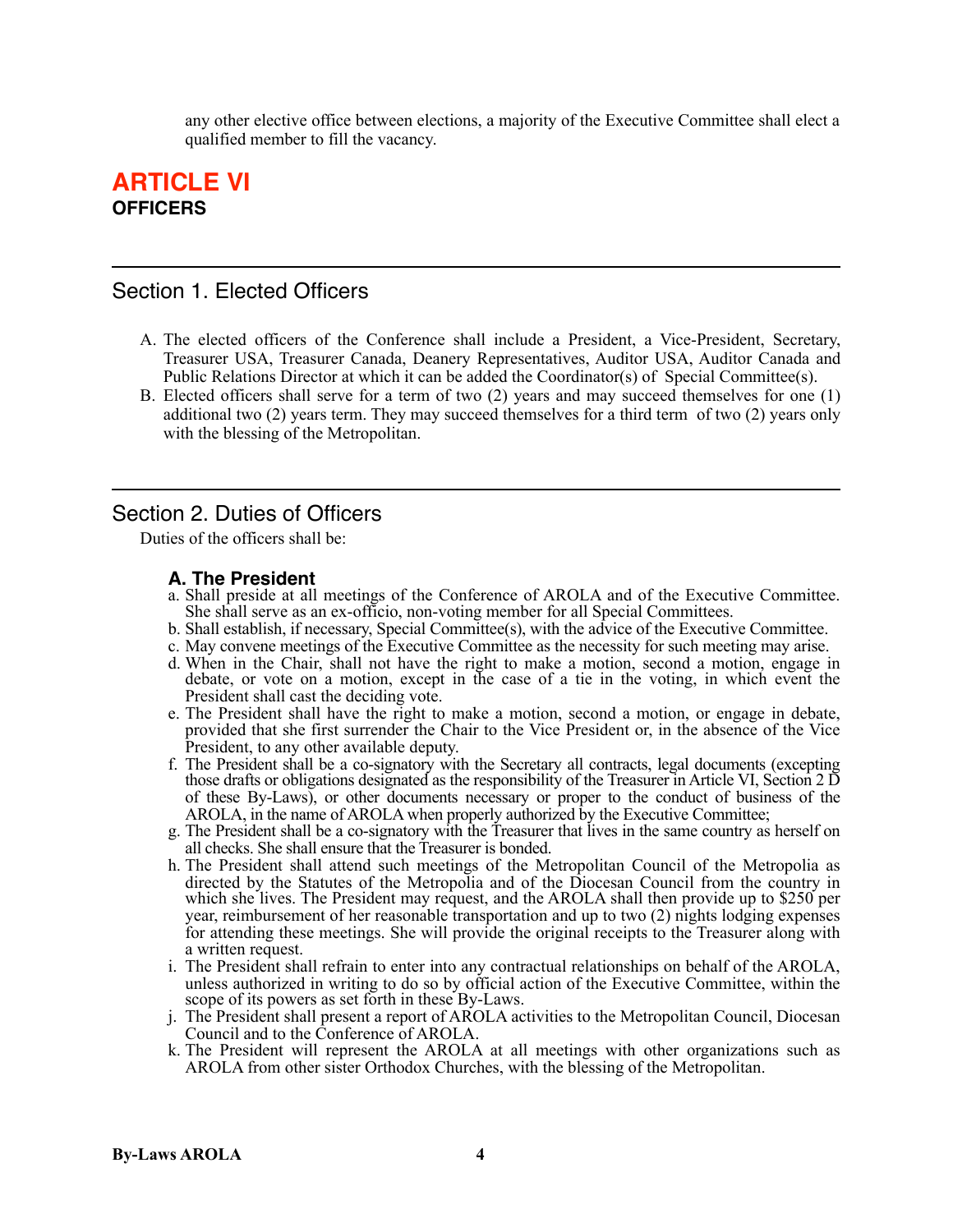#### **B. The Vice-President**

- a. The Vice-President shall act in the place of the President in the event of the absence or inability of the latter or when so delegated by the President.
- b. The Vice-President shall carry out any and all other duties that might be assigned to her from time to time by the President.
- c. The Vice-President shall attend the Diocesan Council in the country where she lives, where she shall present a report of AROLA activities. The Vice President may request, and the AROLA shall then provide up to \$250 per year, reimbursement of her reasonable transportation and up to two (2) nights lodging expenses for attending these meetings. She shall provide the original receipts to the Treasurer along with a written request.
- d. She shall be a co-signatory with the Treasurer from the country in which she lives, on all checks and drafts. She shall not sign any check not properly authorized by the Conference or the Executive Committee.

#### **C. The Secretary**

- a. Shall take minutes (in English) of all sessions of the Conference and the Executive Committee. Romanian translation of minutes shall be made available upon request.
- b. Shall sign with the President all contracts, legal documents (excepting those drafts or obligations designated as the responsibility of the Treasurer in Article VI, Section 2 D of these By-Laws), or other documents necessary or proper to the conduct of business of the AROLA, in the name of AROLA when properly authorized by the Executive Committee;
- c. Shall take a roll call at the Conference and at the Executive Committee meetings.
- d. Shall keep all records of the AROLA and maintain a current roster of all its members, LAA presidents, Presbyteras, Delegates to the Conference.
- e. Shall deposit the archives of AROLA at the Diocesan Center from Chicago.

## **D. The Treasurer (USA or Canada)**

a. The Treasurer shall:

- (1) Receive all the money paid to the AROLA and shall issue receipts for same;
- (2) Deposit such funds into an accredited banking institution which has been authorized by the Executive Committee;
- (3) Keep an accurate balanced account of all receipts and disbursements, and shall give detailed reports of the same at each meeting of the Conference. The Treasurer shall also present a general report at the meeting of the Executive Committee;
- (4) Keep the financial records at the disposal of the Auditor;
- (5) Provide annual statements to the Subsidiary Organizations;
- (6) Shall reimburse up to \$250 (two hundred fifty) per year the President, respectively the Vice President, for attending the Metropolitan Council meetings of the Metropolia and the Diocesan Council, provided that she receives a written request and the original receipts for reasonable transportation and up to two (2) nights of lodging;
- (7) Within fourteen (14) days of the completion of her term, provide to the incoming Treasurer all books, records, ledgers and funds of the AROLA;
- (8) Provide to the incoming Treasurer a transitional statement detailing the financial transactions of the AROLA and informing the incoming Treasurer of the sources and required disposition of funds;
- (9) Deliver to the Diocesan Center from Chicago all old books, financial records and ledgers to be maintained.
- b. The Treasurer shall be a co-signatory with the President, respectively with the Vice-president , from the country in which she lives, on all checks and drafts. She shall not issue any check not properly authorized by the Conference or the Executive Committee. All payments shall be made by check or debit card. All checks shall be numbered and issued in numerical sequence. The receipts of payments made by debit card should be kept along with the invoices in the treasury's archive.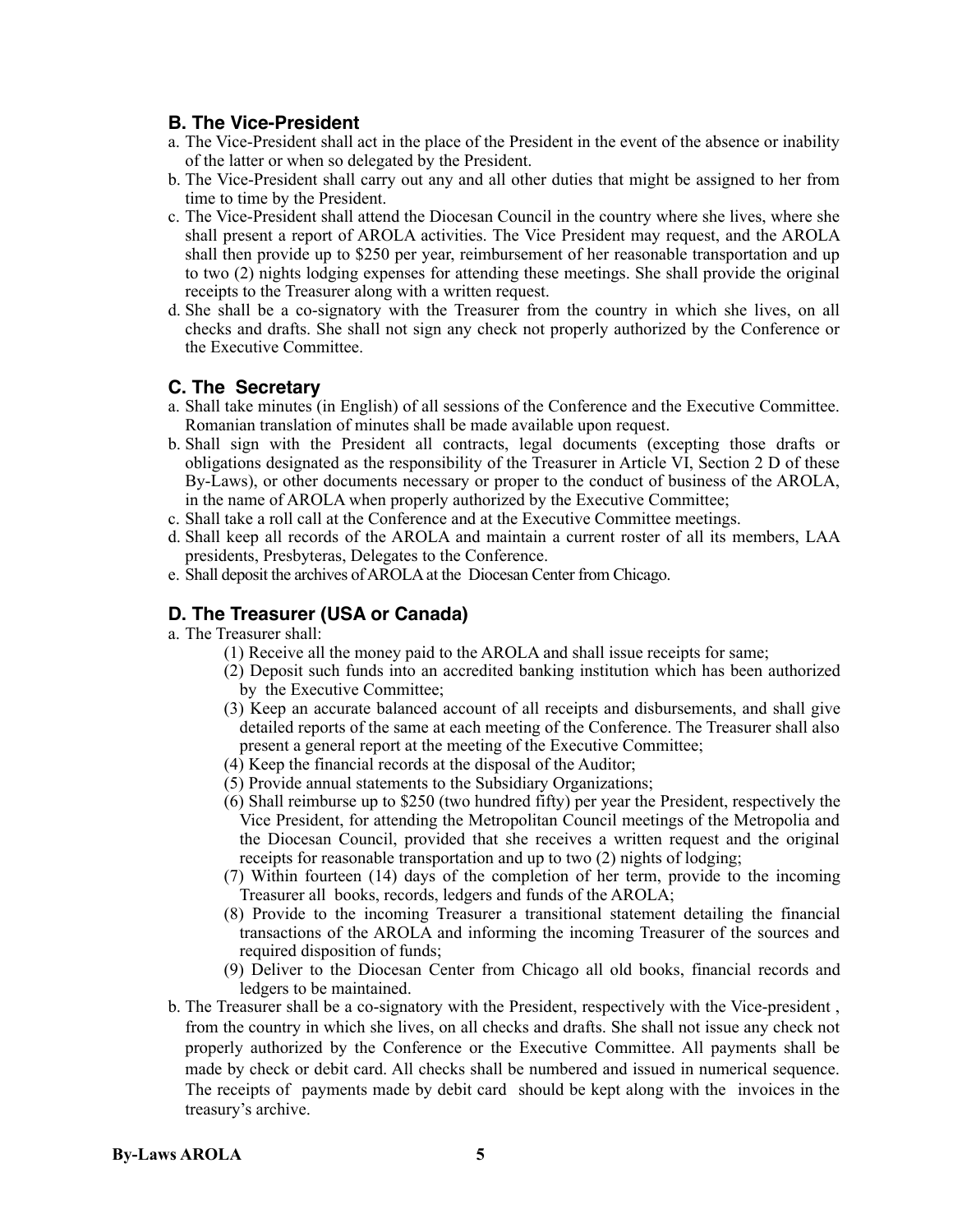## **E. The AROLA Deanery Representative**

- a. There will be one AROLA Deanery Representative for each Deanery: West Canada, East Canada, West USA, Central USA and East USA. In the eventuality that one Deanery shall split into other Deaneries, the Representative of the splitting Deanery will represent the new Deaneries until the next Conference of AROLA, when each AROLA Deanery can choose a Representative.
- b. Shall be responsible with the communication within the territorial LAA ;
- c. Shall represent the AROLA at the Deanery General Assembly;
- d. Shall be responsible for the implementation in the territory of the AROLA programs and projects.
- e. Shall fulfill the function of Auditor, if she shall be chosen.

## **F. The Auditor (USA and Canada)**

The auditor shall examine and audit the financial records of the Treasurer from the country in which she lives, one month before the AROLA's Conference meeting. The auditor shall be chosen from among the AROLA Deanery Representatives.

## **G. The Public Relations Director**

- a. The Public Relations Director shall promote and publicize the AROLA, its affairs, purposes, programs and projects. Periodically she shall prepare and send out informational newsletters to the Metropolia and to the LAA. She shall arrange for the submission of articles to "The Faith" magazine as often as space is made available by the editor of the "Faith". She shall also issue news releases as appropriate.
- b. The Public Relations Director shall work closely with all Deanery Representatives to assist in the proper publicity for any regular and special projects, events, etc.

## **H. Coordinator of Special Committee**

Special Committee(s) may be established from time to time by the President of the AROLA in consultancy with the Executive Committee, for any specific purpose. The duties of such Special Committee(s) shall be as set forth by the President of AROLA and the Executive Committee, and any such Special Committee shall be deemed dissolved when the specific purpose for which it was created has been met. The Coordinator(s) of such Special Committee(s) shall be part of the Executive Committee. Members of the Special Committees are not officers of AROLA.

## **I. The Spiritual Advisors**

- a. The Spiritual Advisors of AROLA are appointed by the Metropolitan of the Metropolia.
- b. The Spiritual Advisors shall be consulted by the Executive Committee, as necessary for any doubt/confusion in the appropriateness of reaching a decision.
- c. The Spiritual Advisors shall be invited to all the meetings of the Executive Committee of AROLA and they shall be kept informed of the activities of the organization.
- d. The Spiritual Advisors shall not have a vote.
- e. Their responsibilities shall be those assigned by the Metropolitan of the Metropolia.

# **ARTICLE VII SUBSIDIARY ORGANIZATIONS**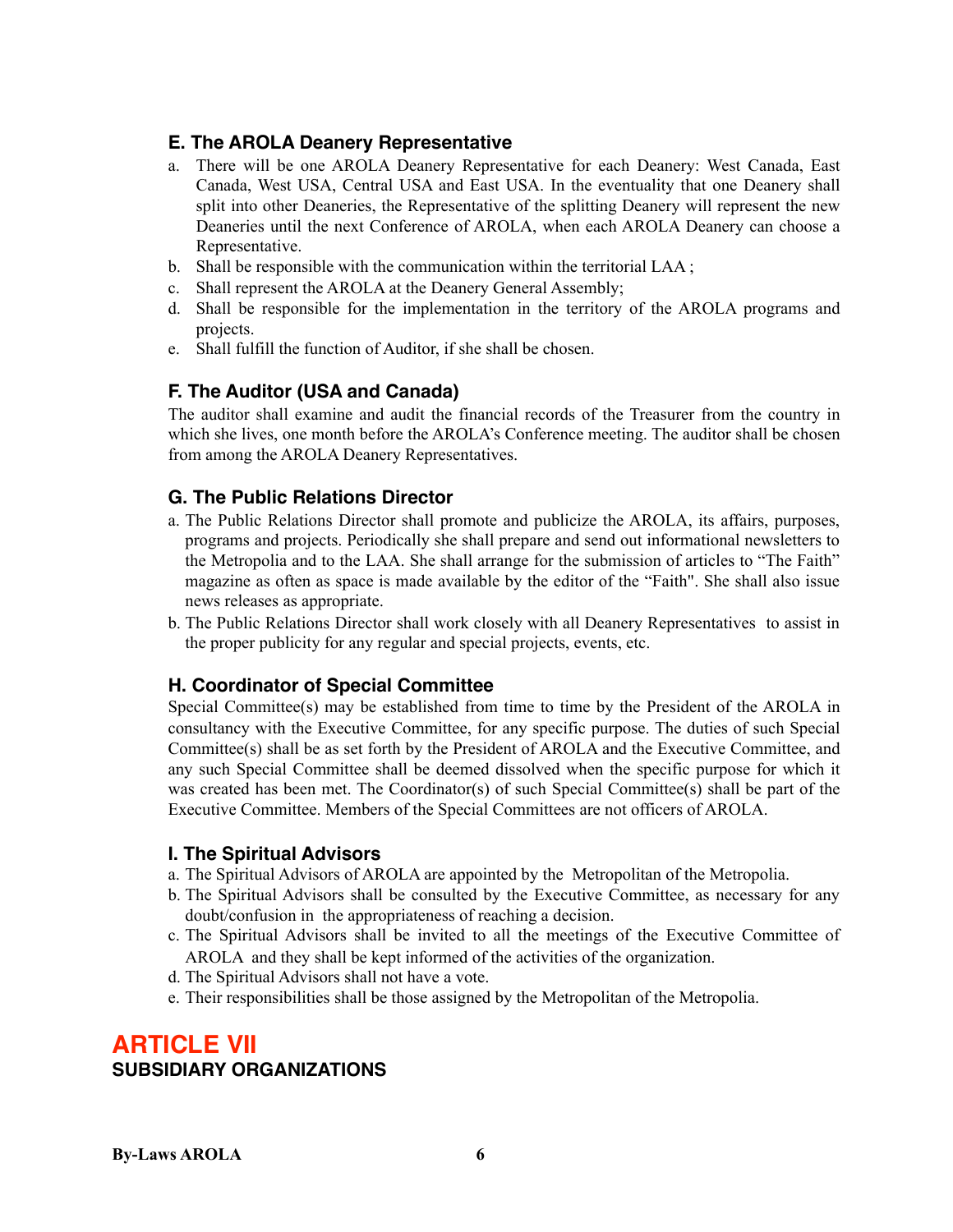## Section 1. The AROLA's Deanery

- A. The AROLA's Deanery shall be comprised of all LAA within its geographical boundaries, as described in Article IV, 2.
- B. Each AROLA's Deanery shall have a biennial meeting that coincides with the Deanery General Assembly.
- C. Shall supervise in its territory the execution of all projects, plans and policies determined by AROLA.

## Section 2. The Ladies Auxiliary Association (LAA)

- A. The LAA is defined in the Article IV, 1.
- B. All LAA are under the guidance and supervision of the Parish Priest.
- C. If parishes have more than one (1) women's organization, the combined women's organizations shall be treated as one (1) LAA by the AROLA. The representation to AROLA's Conference and to the AROLA's Deanery Meeting of such LAA is to be apportioned among the local parish women's organizations by common agreement among themselves and with the advice and consent of the Parish Priest.
- D. Delegation: The President of each LAA (or her representative with proxy), the presbytera of that parish and one (1) delegate shall be the official delegation of that LAA (a total of three) to the AROLA's Conference and to the AROLA's Deanery Meeting, which takes place at the same time and location with the Deanery General Assembly.
- E. LAA shall be responsible to the Executive Committee of AROLA for the carrying out of all programs and projects initiated by the AROLA. The LAA may initiate any additional plans, programs and projects deemed necessary for the LAA and consistent with the goals and purposes of the AROLA. These local programs must be approved by the Parish Priest.
- F. The LAA shall pay a membership to AROLA from the LAA treasury, as established by the Conference of AROLA.

# **ARTICLE VIII DISSOLUTION**

In the event of the dissolution of the AROLA, all of its funds and assets of whatever nature, shall revert at once and forthwith to Metropolia. Anything to the contrary notwithstanding, the provisions of this Article cannot be amended, altered, changed, or modified.

# **ARTICLE IX**

## **AMENDMENTS**

These By-Laws may be revised or amended in the following manner:

A resolution duly passed by a majority vote of any Deanery General Assembly or of the Executive Committee shall be submitted to the President of the AROLA at least ninety (90) days before the next meeting of the AROLA Conference. The President of the AROLA shall e-mail copies of the proposed amendment to the presidents of all LAA at least sixty (60) days before the next meeting of the AROLA's Conference. On a vote of two-thirds (2/3) majority of the AROLA's Conference and with the approval of the Metropolitan, the amendment shall be adopted.